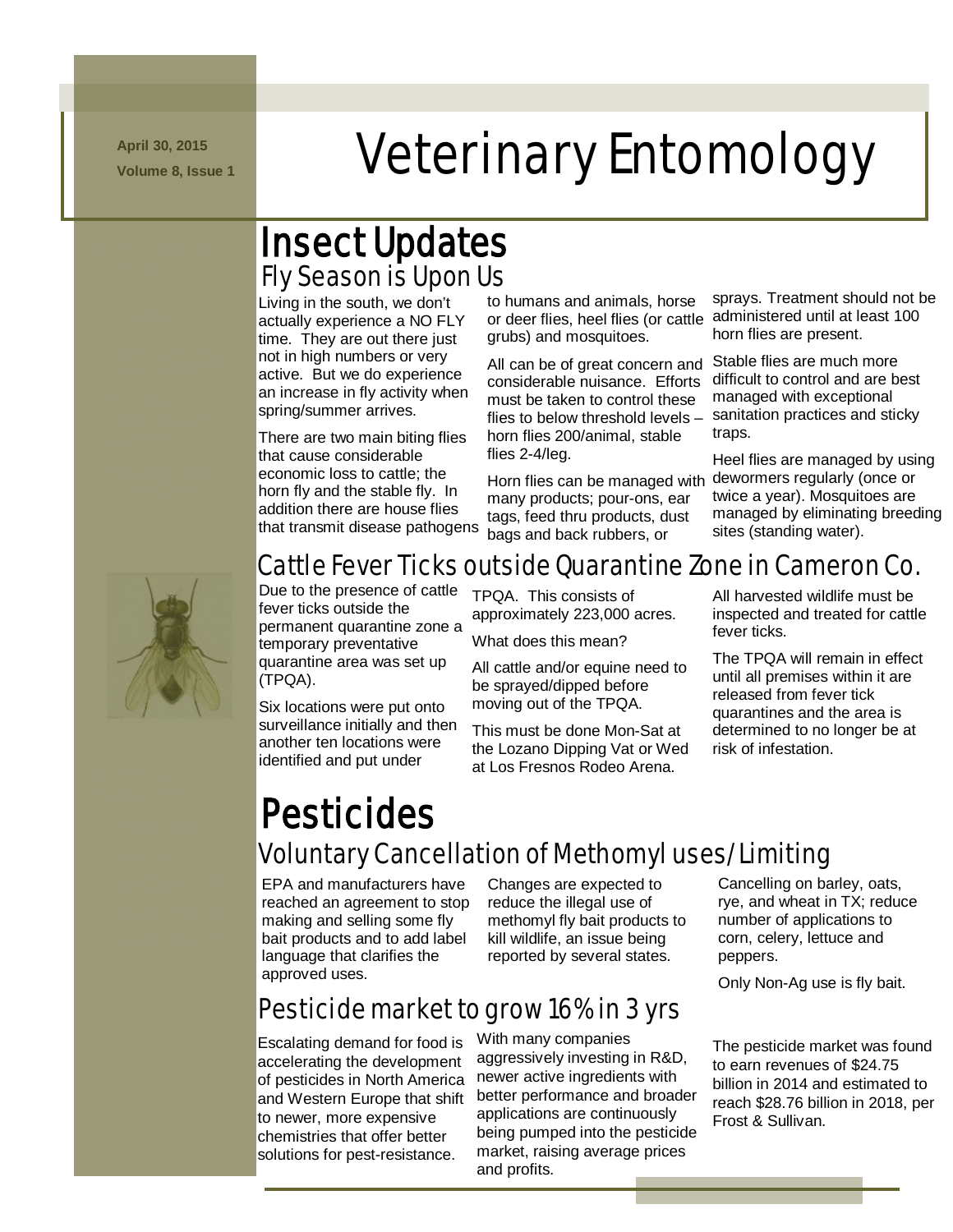### Veterinary Entomology Page 2 of 5



*"Cattle need to be in good condition to get the best possible response to vaccination," Navarre says.* 

### Cattle Care Vaccination and parasite control

Vaccination will not protect your herd or checkbook without proper parasite control and nutrition.

Christine Navarre, DVM, MS, Dipl. ACVIM, of LSU, says she "won't even talk about vaccination until we've addressed parasite control

and nutrition. Without managing those two issues, they may not get all they can out of a vaccination program.

UC-Davis lists parasites as one of the common causes of vaccine failure. A healthy immune response is necessary for vaccine to be effective.

"The timing of parasite control is so important that I try to time vaccinations to when parasite control is necessary, NOT the other way around," Navarre says. "I want to know that timing for parasite control is right because it is more critical than timing for vaccination in many herds."

#### With the onset of spring, cowcalf and stocker operators need

to begin planning their control programs for internal parasites.

A trial conducted by Merck Animal Health included the treatment of over 600 stocker steers with a combination of Safe-Guard (fenbendazole) and

generic ivermectin prior to turnout on Mississippi pastures.

This treatment achieved 99% reduction in parasites shed, monitored with fecal egg counts.

Follow up treatments with Safe-Guard range cubes were provided at days 28 and 56.

Treatment cost was \$5.40/head and gains were \$53/head (23 lbs/head).

It was also noted that even in arid Western regions, ranchers can see a 20 lbs gain in average weaning weights with proper deworming programs.

#### Zoetis launches DRAXXIN 25 to treat small calves for BRD

DRAXXIN 25 is an injectable with a lower conecentration than the original DRAXXIN that can be used to treat bovine respiratory disease (BRD) in suckling, dairy and veal calves.

DRAXXIN 25 offers broad spectrum coverage against the major causes of BRD. It does have a pre-slaughter withdrawal time of 22 days, compared with the 18-day pre-slaughter time for DRAXXIN.

### KU researchers developing salmonella vaccine for livestock

vaccines for two species of pathogens, shigella and

The University of Kansas in Lawrence houses the husbandand-wife research team, William and Wendy Picking at the new Kansas Vaccine Institute.

salmonella. Shigella is a leading cause of

Effective parasite treatment and monitoring

They are looking into developing mortality and morbidity in kids between 2-5 years old in the

### Elanco confirms acquisition of Novartis

Elanco announced in January that it has finalized the acquisition of Novartis Animal Health.

This makes them the leader in animal health focused on delivering increased value and innovation.

developing world.

Salmonella in livestock populations is linked to foodborne illness in the US and infects water supplies in the developing world.

Combined efforts will focus on enhancing care and extending quality of life of pets and livestock.

### Human & Animal Disease & Health TAHC Passes Rules – February 2015

#### **Ch. 43, Tuberculosis, Movement Restriction Zone**

TAHC proposed an amendment that does away with the high risk zone on the desert side of I-10 and applies to cattle only. Also does away with annual and bi-annual TB test requirements

#### **Ch. 49, Equine, Piroplasmosis Testing Racetrack Facilities**

New rule broadens the existing definition of a "racetrack facility" to include those that are not licensed by the Texas Racing Commission. Also the Commission voted in an executive waiver to temporarily suspend virus" Piroplasmosis testing requirements for thoroughbred horses entering sanctioned

#### racetracks.

**Ch. 51, Entry Requirements, Swine** The Commission now will accept ear notches and registration tattoos as official identification for swine entering Texas. **Ch. 40. Chronic Wasting Disease, MRZ** The two CWD zones have been combined into one "Containment Zone"

#### **Ch. 57, Poultry, Larynogotracheitis Vaccine Virus**

Poultry entering Texas need vet certificate verifying no contact with "active chicken embryo origin Laryngotracheitis vaccine

#### **Proposed Rules**

**Ch. 51, Entry Requirements, Swine**

Registration tattoos and ear notches are now considered official identification **Ch. 47, Authorized Personnel,** 

#### **Chronic Waiting Disease**

TAHC proposed to change the validity of a Certificate of Veterinary Inspection for equine entering the state from 45 to 30 days.

#### **Ch. 55, Feral Swine, Holding Facility and Movement Requirements**

Proposed amendments to change the fence and movement requirements for authorized feral swine holding facilities. Change fence from 2 fences with 4 ft of separation, to 1 fence that prevents any feral swine from escaping.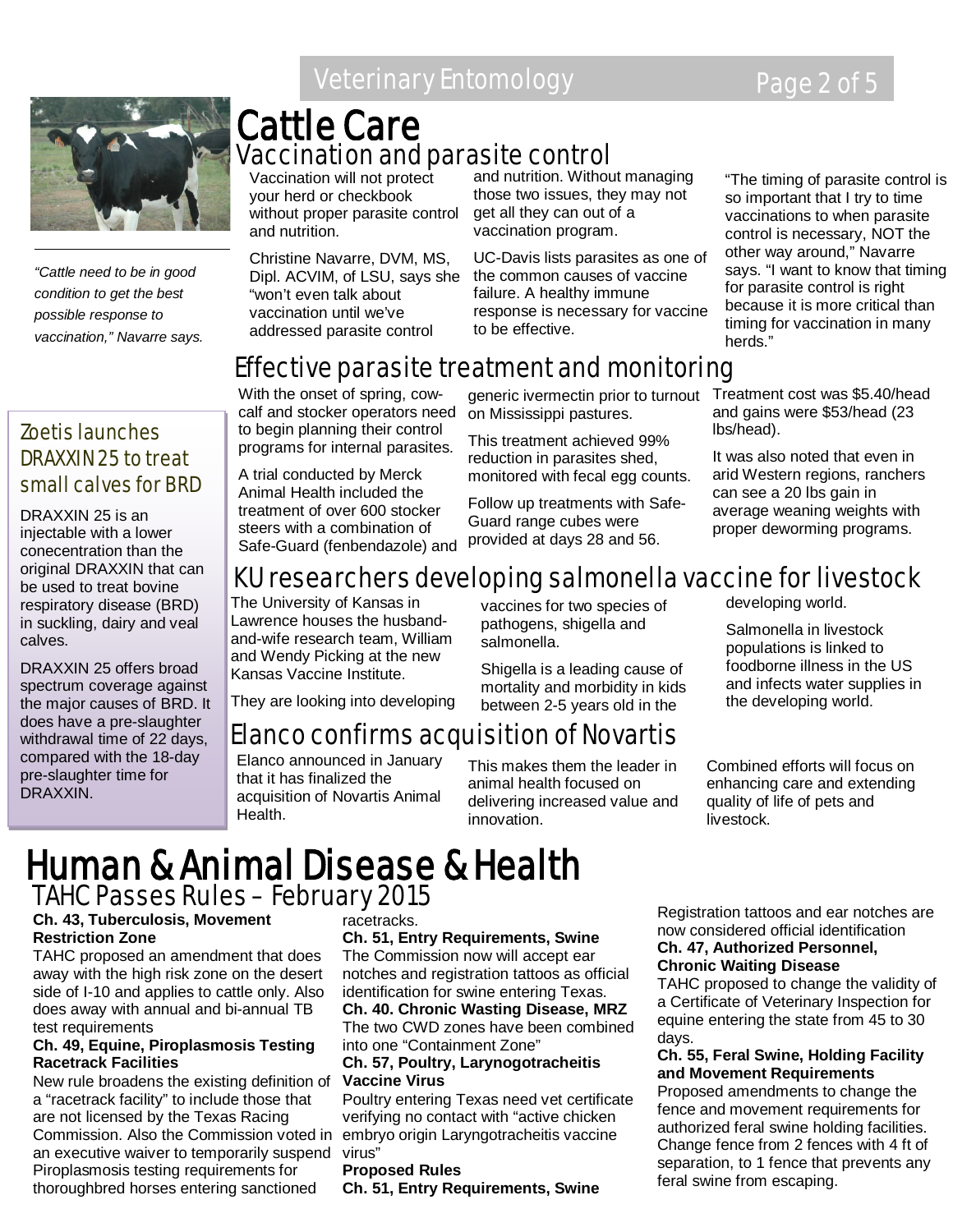### TAHC Disease Issue Updates

Equine Herpes Virus Premises in Galveston County have all been released from Quarantine. (April 6, 2015)

Chronic Wasting Disease Detected in Hueco Mountain Area from the tissue of a harvested mule deer in far West Texas. This was the only confirmed case of CWD in TX during the 2014-15 hunting season. CWD is a member of the groups of

### Cattle TB Confirmed in Panhandle Diaries

TAHC has confirmed Cattle tuberculosis in two Texas Panhandle dairies located in Castro Co.

The infected herds were placed under quarantine until released based on testing and removal of infected animals.

diseases called transmissible spongiform encephalopathies. There is no vaccine or cure, but steps need to be taken to minimize the risk. (March 26, 2015)

Mexican Stray Animals Continue to pose a disease threat along the Rio Grande. A Mexican stray donkey tested positive for Glanders. Five Mexican stray donkeys were apprehended along the border and

Dairy, calf-raising and dairy heifer raising operations in TX and other states with epidemiological links to the infected herds will be tested to determine the possible origin or potential spread of the disease.

TB transmission is facilitated when

reached the human food or animal feed

BSE is a progressive, fata neurological

It is presumed that the BSE case will not

include advanced technology in inserting and inactivating genes in cattle more than other species, the large volume of antibodies in cattle blood and our already high knowledge base about them due to

#### Prion studies shed light on neurological illness and lose weight. Roque prion proteins change the

Scientists at Colorado State University are studying chronic wasting disease and how it is transmitted in deer.

Prions cause neurons to degenerate by forming plaques in the central nervous system.

tissue. Deer in 23 states have been

structure of normal proteins and kill cells. Neurons then die and form holes in the brain and neural

affected. CWD deer often hold their heads low, drool, look lost

systems.

disease.

### Confirmed case of BSE in Canada

A case of bovine spongiform encephalopathy (BSE) has been confirmed in Canada for the first time since 2011.

The Canadian Food Inspection Agency confirms that no part of the animal had

### Cattle could hold key to Ebola cures?

SAb Biotherapeutics, in So. Dakota, have developed a method to produce human antibodies in cattle to help battle the Ebola virus.

The three advantages cattle have

### 3 die from Blue Bell Creameries' Ice Cream due to Listeria

US FDA is investigating bacterial contamination in some products made by Blue Bell Creameries after 3 deaths in Kansas.

Five patients were infected with one of four rare strains of Listeria monocytogenes bacteria.

# Special Topics of Interest Farms can be held liable for pollution from manure

A U.S. federal court has ruled for the first If this district court ruling is upheld, it time that manure from livestock facilities can be regulated as solid waste, a decision hailed by environmentalists as opening the door to potential legal challenges against facilities across the country.

could affect any large livestock facility that produces more manure than it can responsibly manage, including poultry, beef and hog farms.

The Resource Conservation and

one tested positive for Glanders. Glanders is a highly contagious bacterial disease of equids, infections are usually fatal and humans and other animals are also susceptible. Typically it is contracted by consuming food or water contaminated by nasal discharge of animals.

animals are concentrated or held in close confinement.

A variety of animals are susceptible to TB, including elk, deer, bison, goats, swine, cats and humans. Pasteurization of milk removes any risk of transmission and not in the meat.



*The work on mechanisms of transmission of prion infections has been pivotal in understanding about how this agent is spread, with implications for control*

close borders to beef but would delay international efforts.

This news has helped drive up live cattle contracts for delivery beginning this spring by as much as 2%.

agriculture.

The team has discovered prions are carried in bodily fluids- blood and saliva- and can be transmitted between deer without direct bodily contact, through things like

bedding and feed.

But many are not pleased with this claiming it to be a tragic overuse of science despite the awesome livesaving capabilities.

Three of the four strains of Listeria were found in products made at privately-held Blue Bell Creameries' main factory in Brenham, TX.

Recovery Act was not intended to apply to these situations. This is the first time it has been applied to animal waste from a farm.

The trial was to be held in March.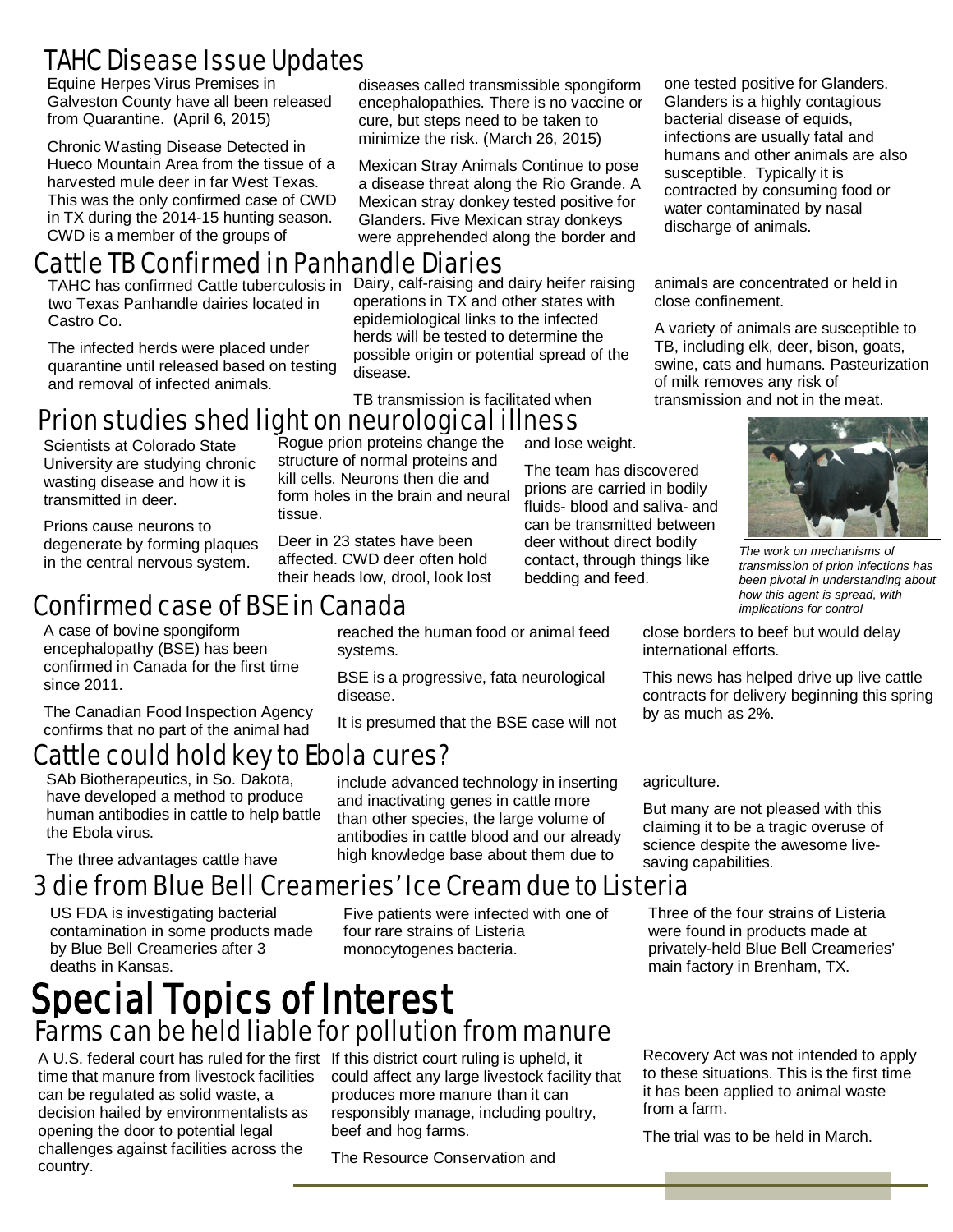#### Washington state looking for ways wolves and livestock can coexist

 managed this but some are still Wolves and livestock are now looking for ways to coexist without conflict. Most places have

### Aging American Farmers

The 2012 USDA Census of Agriculture confirms the trend that American farmers are aging year after year.

From 1945 to 2012, the average age increased by 9.6

### Why farmers farm

A Michigan AG exercise asks farmers to fill in one simple statement…

"I farm because….."

"I enjoy being involved in agriculture. It is a passion my husband and I share."

fearful and recently a breeding female was found dead of a gunshot wound, a federal criminal.

Many people are looking

years over the last 64 years.

Previous years' show a bell curve graph amongst age groups but 2012 does not have a bell curve.

"it is the most rewarding and self-gratifying job I have ever had (became a farmer after 22 yrs of working in a factory.)"

"My family has farmed for over 100 yrs. I enjoy being a steward of the land and I enjoy watching animals and crops grow."

forward to finding a balance for the farms and wolves but first residents have to get past the growing pains of reintroduction.

2012 data shows the largest group of producers is now those older than 65 years, representing a full 1/3 of all producers. Only 16% fall into the under 45 years.

"I love the challenge & satisfaction I get when the harvest is in."

"it is a way of life and a wonderful place to raise a family."

"I feel called to be a steward of the land and to help feed the world."

### Extra Lean Ground Beef now certified heart-healthy

In February it was announced that the American Heart Association has certified Extra Lean Ground Beef (96% lean, 4% fat) and will now be recognized with the Heart-Check mark.

This brings the extra lean beef recognized items to a total of 8:

Extra Lean Ground Beef

### Dollar store shopping revives Velveeta

Shopping for one can be very expensive at big chain grocery stores, so more people are looking to dollar stores for cheaper and smaller portion options.

The young, poor and old, alike, look to Family Dollar, Dollar Tree, and Dollar General for single serve food options that are going to have a longer shelf life and smaller price tag.

### Got Beef?

Recent reports indicate US consumers want beef on their dinner plates, and are showing it with their wallets.

USDA Livestock, Dairy and Poultry Outlook reports show ground beef imports to the US to be up 31% in 2014 compared to 2013, totaling 2.947 billion Bottom Round Steak Sirloin Tip Steak Top Sirloin Petite Roast, Boneless Top Sirloin Strips Top Sirloin Filet Top Sirloin Kabob Top Sirloin Steak, Boneless, Center Cut

"Beef has many nutritional benefits and

Kraft Food Group has reversed course after considering stopping the sale of single-serve packages of Velveeta cheese sauce after seeing the sales in dollar stores.

Consumers on a tight budget are not shopping at traditional grocery stores but are picking up groceries in dollar stores.

#### pounds.

In addition to the increase in import beef to compensate to lower domestic sources, consumers were willing to pay 10% more for ground beef.

Steak also saw an increase of 8.79%, with consumers willing to pay

having the American Heart Association certify yet another beef cut empowers consumers to feel good about including beef in their diet, not only for its great taste but for its nutritional value," said Jo Stanko, a cow-calf operator from Steamboat, CO, and vice chair fo the Checkoff's nutrition and health subcommittee.

Sales in dollar and drug stores rose 8% last year. With Kraft growing 8% in the first three quarters of 2014, four to five times faster than sales in all channels.

The strategy faces some challenges. Even with an improving economy and low gas prices, low income consumers remain cautious about their spending.

\$7.92/pound compared to \$6.87/pound last year.

Although steak, hamburger and deli ham is being purchased at increased prices, chicken breasts, pork chops and chicken wings were all down 1 to 13 percent.

#### New tick-borne virus discover by UF researchers

A recently published study presents the discovery of the Tacaribe virus in a Lone Star tick collected in North Central Florida.

This is the first recorded case of this virus in the US. Tacaribe virus is associated with rodents but none have been found with the virus.

Further works is being done to learn more about the virus's presence and location.